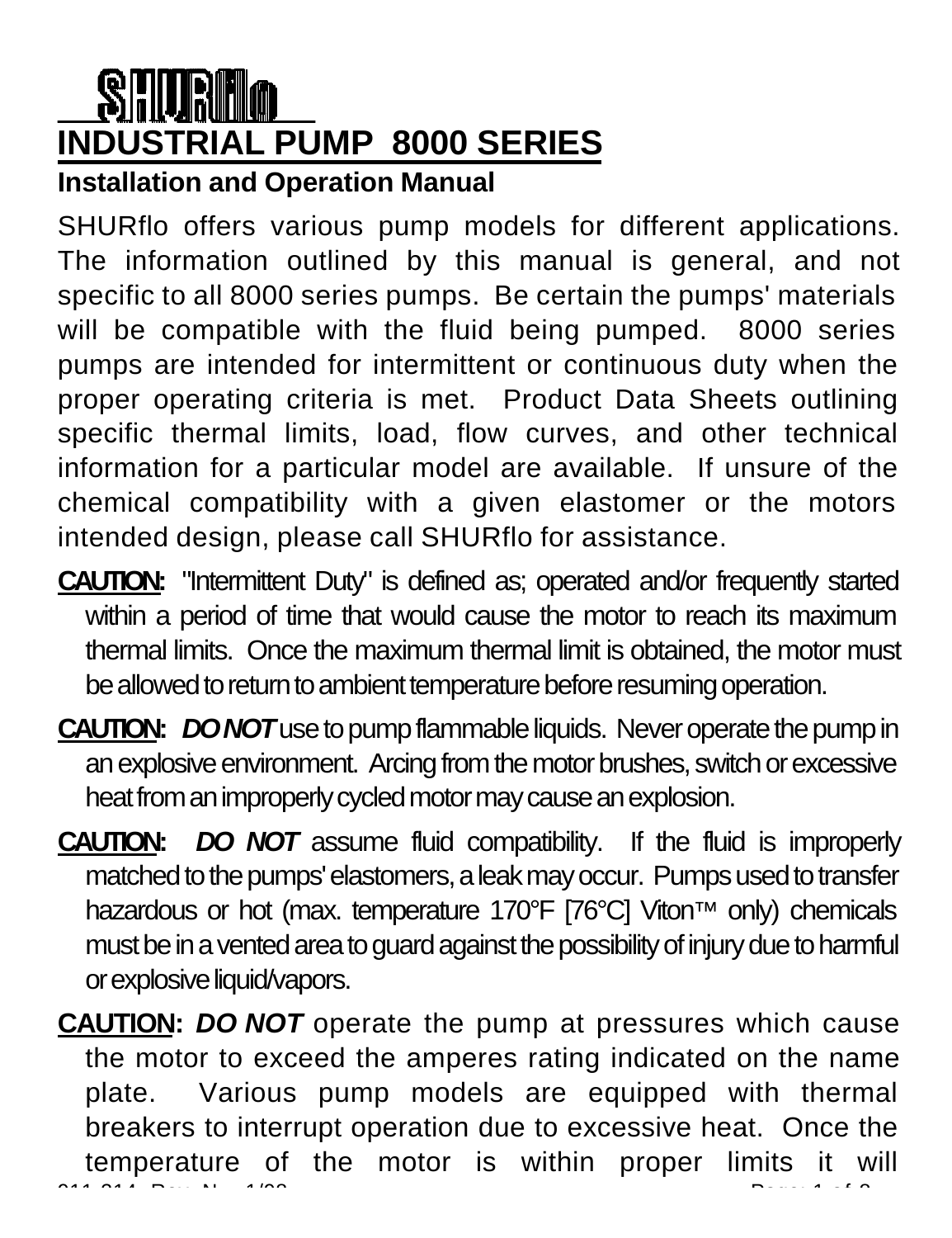automatically reset, and the pump *will start operation without warning.*

**CAUTION:** To prevent electrical shock, disconnect power before initiating any work. In the case of pump failure, the motor housing and/or the pumped fluid may carry high voltage to components normally considered safe.

## **PRESSURE SWITCH OPERATION** (If Equipped)

The pressure switch reacts to outlet pressure, and interrupts power at the preset shut-off pressure indicated on the pump label. When outlet pressure drops below a predetermined limit (**\***typically 15-20 psi. [1-1.4 bar] less than the shut-off pressure), the switch will close and the pump operates until the shut-off (high) pressure is achieved. The shut-off pressure is set to factory calibrated standards.

**CAUTION:** Improper adjustment of the pressure switch setting, may cause severe overload or premature failure. Refer to SHURflo Service Bulletin #1031 for the adjustment procedure. Failures due to improper adjustment of the pressure switch setting will not be covered under the limited warranty.

If the plumbing is restrictive or the flow rate is very low, the pump may re-pressurize the outlet faster than the fluid is being released, causing rapid cycling (**\***ON/OFF within 2 sec.). If the pump is subjected to rapid cycling during normal operation, or for infrequent periods, damage may occur. Applications which exhibit rapid cycling should have restrictions in the outlet minimized. If not feasible consider a SHURflo Accumulator or a SHURflo "bypass" model pump.

## **BYPASS OPERATION** (If Equipped\*)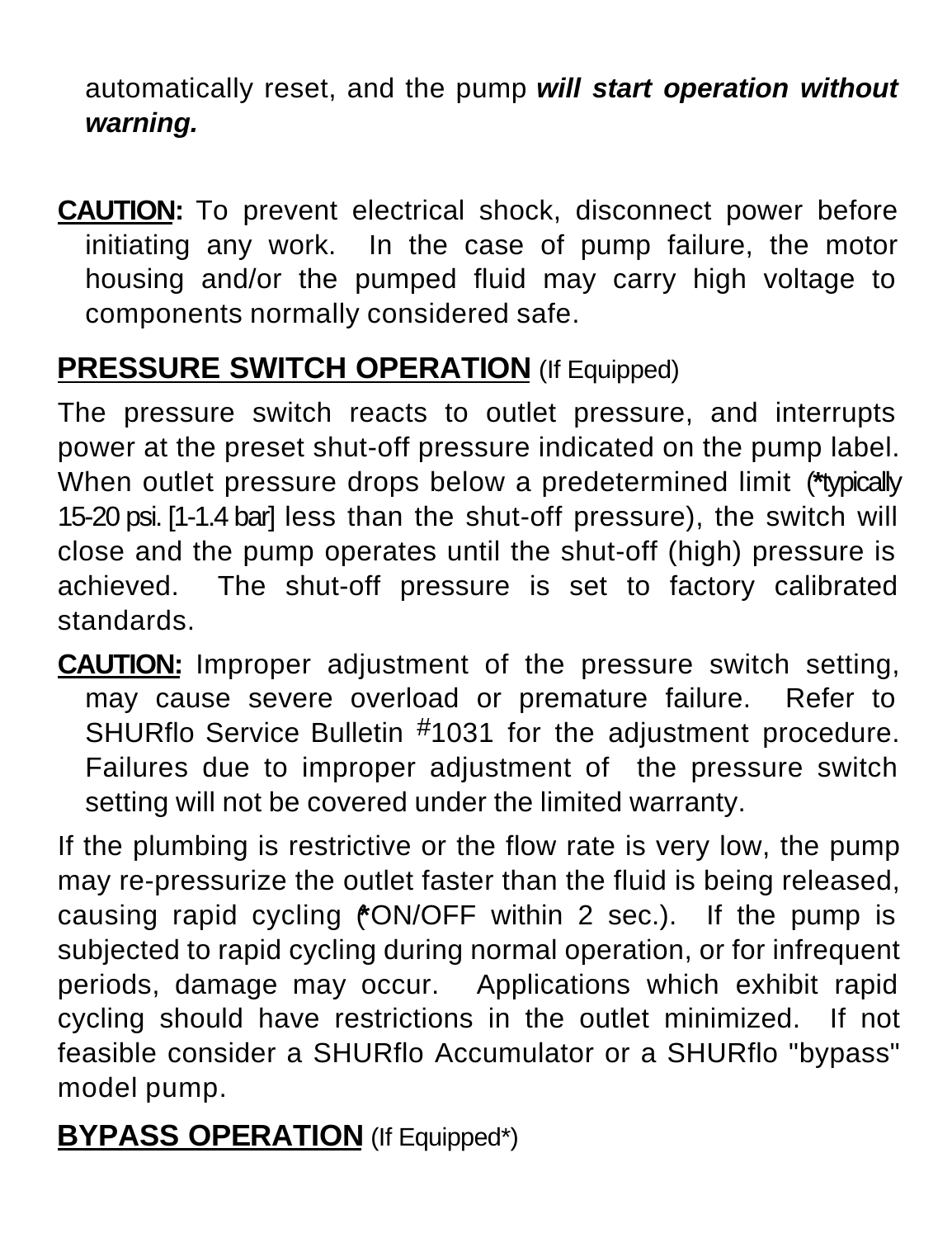A bypass pump may be used in application that would normally induce frequent start/stop of the motor, and thereby create a potential for overheating. Models equipped with an internal bypass are designed to pump at high pressure while at low flow rates. Bypass models equipped with a switch may operate for several seconds even though the discharge side has been closed off. Models equipped with a bypass only will continue to run until power is turned OFF.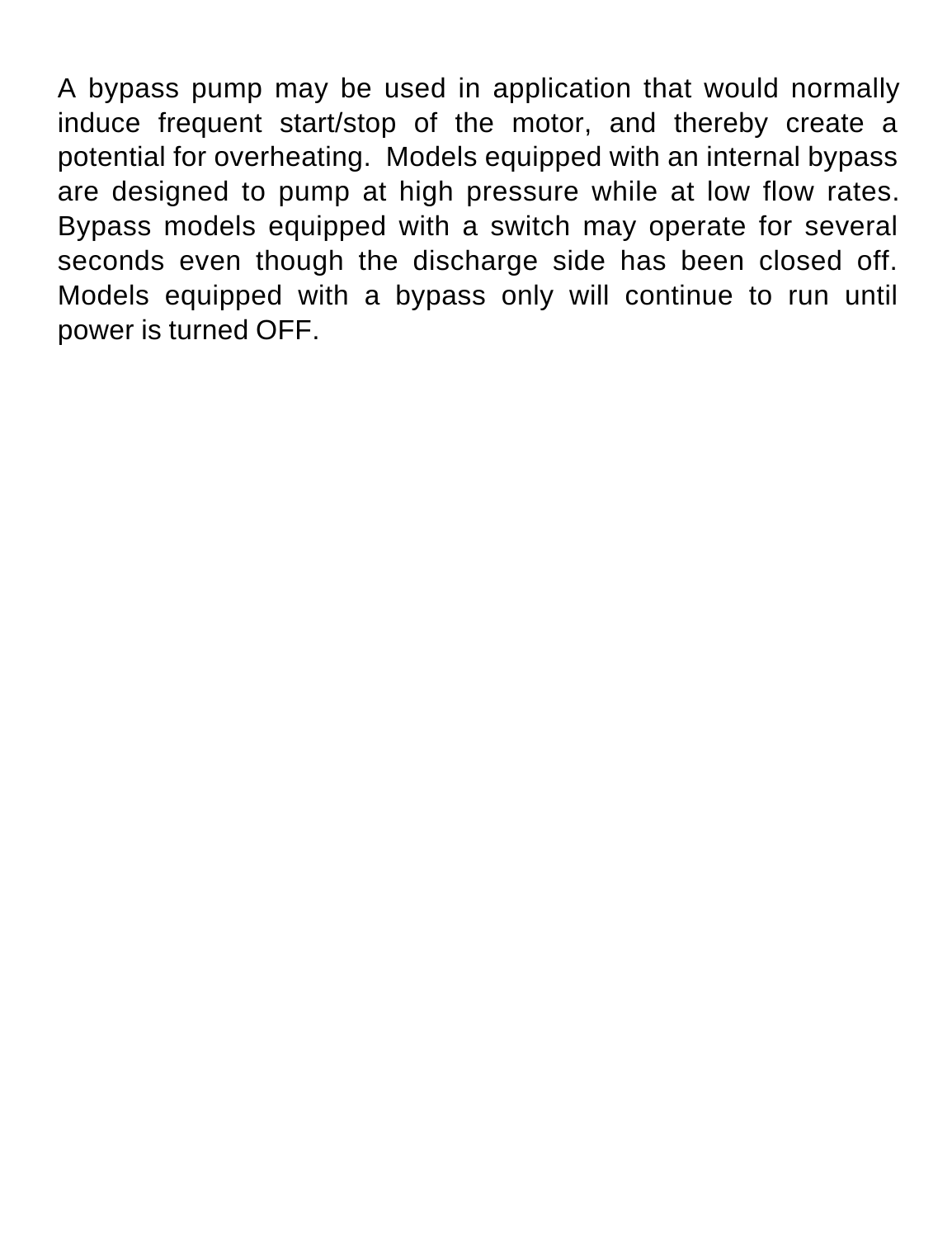# **MOUNTING**

- The 8000 series pumps are self priming. Horizontal and vertical prime vary depending on the fluid viscosity and pump configuration. Refer to the pumps Product Data Sheet.
- The pump should be located in an area that is dry and provides adequate ventilation. If mounted within an enclosure, provisions to cool the motor may be necessary. Heat sinks which attach to the motor are available from SHURflo if increased heat dissipation is necessary.
- **CAUTION:** *DO NOT* locate the motor near low temperature plastics or combustible material. The surface temperature of the motor may exceed **\***250°F [120°C].
- The pump may be mounted in any position. However, if mounting the pump vertically the pump head should be in the down position so that in the unlikely event of a leak, fluid will not enter the motor.
- Secure the rubber feet with #8 hardware. *DO NOT* compress the feet, doing so will reduce their ability to isolate vibration/noise.

## **PLUMBING**

- Use flexible high pressure tubing compatible with the fluid to connect the inlet/outlet ports. Tubing should be either 3/8" or 1/2"[10 or 13 mm] I.D., and at least 18 in. [46 cm] length is suggested to minimize stress on the fitting/ports and reduce noise. Allow for the shortest possible tubing route and avoid sharp bends that may kink over time.
- Installation of a 50 mesh strainer is recommended to prevent foreign debris from entering the system. Failures due to foreign debris is not covered under the limited warranty.
- **NOTE:** Restrictions on the inlet may cause vacuum levels to reach the fluid vapor pressure, causing cavitation, degassing,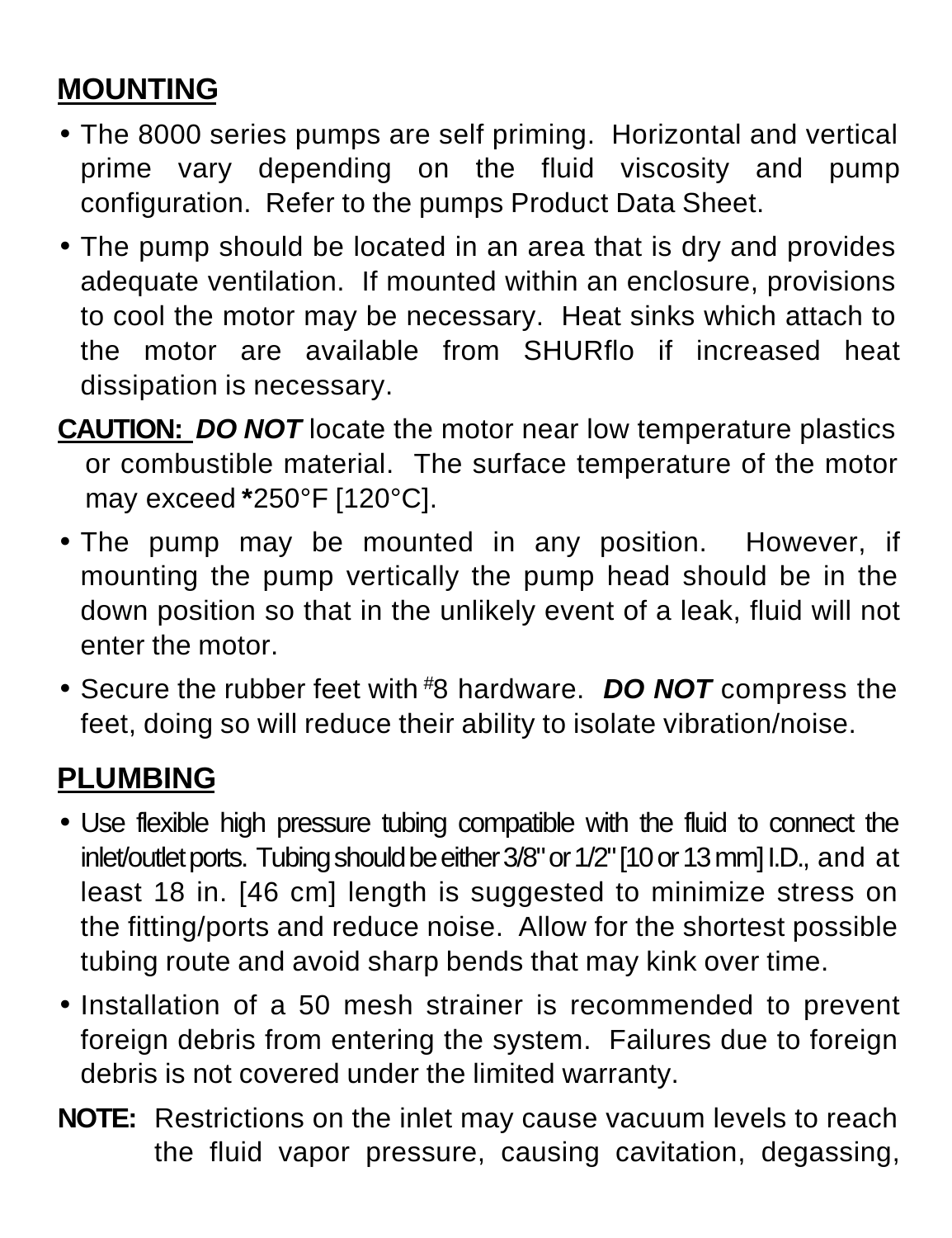vapor lock and a loss in performance. Inlet pressure must not exceed 30 psi [2.1 bar] maximum.

- If a check valve is installed in the plumbing it must have a cracking pressure of no more than 2 psi [.14 bar].
- **NOTE:** SHURflo does not recommend the use of metal fittings or rigid pipe to plumb the inlet/outlet ports. Standard plastic male and female threaded fittings can be acquired at commercial plumbing supply stores. SHURflo also distributes Swivel Barb Fittings, and special fittings through our dealers (Form #07-010- 0011).
- **3/8" Female NPT models:** In some cases, the ports may require a suitable thread sealer applied sparingly. *DO NOT* over-tighten, max. torque 3.7 ft\Lb (45 in\Lb ) [5 Nm].
- **1/2" Male threaded models:** Are intended to be used with SHURflo Swivel Barb Fittings which seal with an internal taper when *hand tightened*. Standard 1/2" NPT fittings may be used when tightened to a max. torque of 3.7 ft\Lb (45 in\Lb) [5 Nm].
- **CAUTION:** Sealers and Teflon tape may act as lubricant causing cracked housings or stripped threads due to over tightening. Care should be used when applying sealers, it may enter the pump inhibiting valve action, causing no prime or no shut-off. Failures due to foreign debris is not covered under warranty.
- **Snap-Lock models:** The slide fittings are open when the slide is moved out toward the switch. Fittings should be inserted flush against housing port before the slide is moved to the locked position. Fittings of Nylon or Polypropylene are available in various sizes.

## **ELECTRICAL**

**CAUTION:** Electrical wiring should be performed by a qualified electrician, in accordance with all local electrical codes.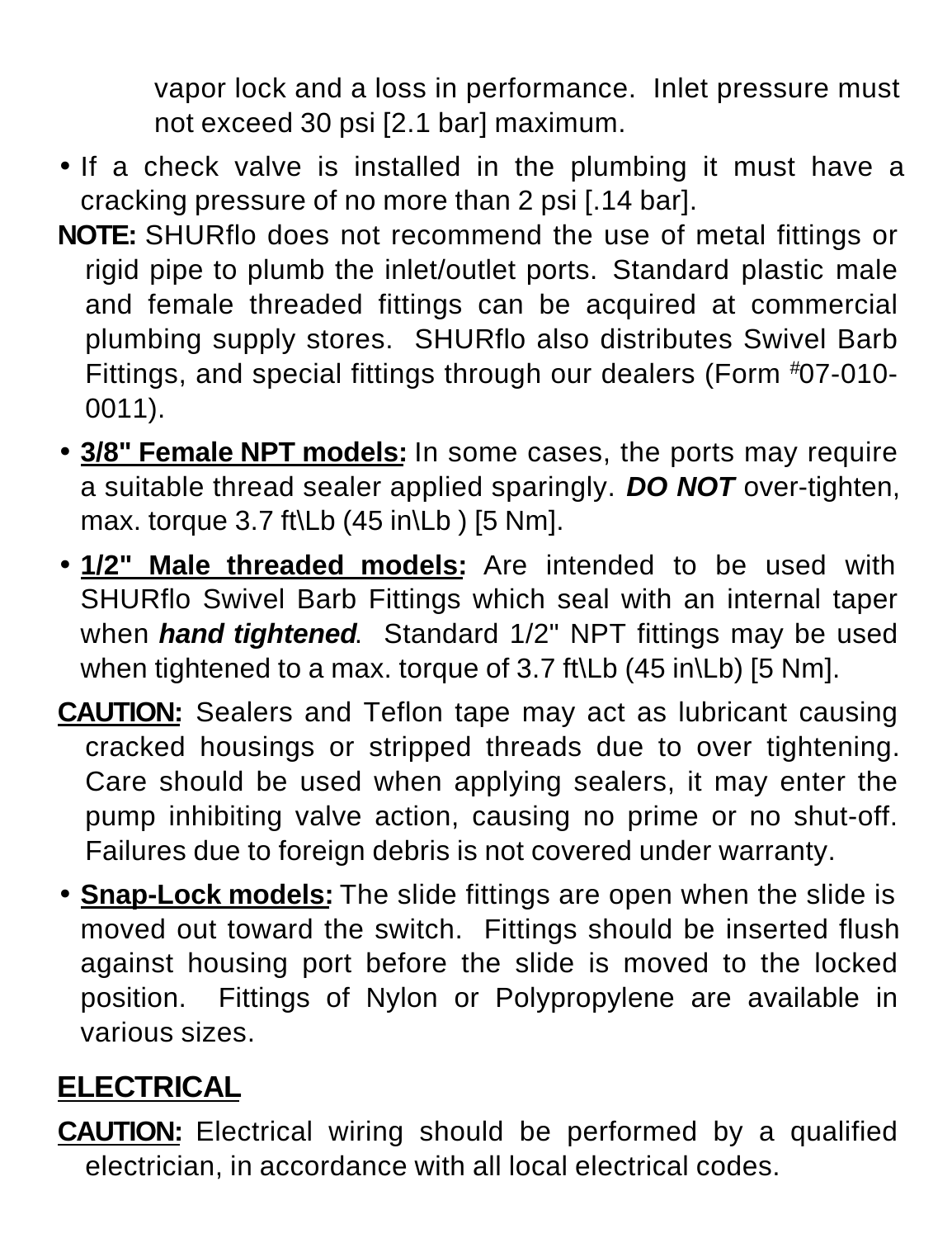- Improper duty cycle and/or rapid start & stop conditions may cause the internal thermal breaker (if equipped) to trip, or can result in premature motor failure due to excessive heat. Refer to the pumps Product Data Sheet.
- The pump should be on a dedicated (individual) circuit, controlled with a double pole switch (UL/C-UL certified) rated at or above the fuse ampere indicated by the pump motor label. Depending on distance of the power source from the pump and ampere load on the circuit, wire may need to be heavier than indicated by the chart.
- **CAUTION:** All 115 VAC and 230 VAC pump motors and systems, *MUST* be ground per local and state electrical codes.
- For the pump to meet UL/C-UL requirements the circuit *MUST be protected with a slow-blow fuse* (UL/C-UL certified) or equivalent circuit breaker as indicated on the motor label. Use an approved wire of the size specified or heavier.

| <b>VOLTAGE</b> | <b>MODEL</b>                 | FUSE (amp)    | <b>WIRE LEADS</b>                           | <b>WIRE SIZE</b>                      |
|----------------|------------------------------|---------------|---------------------------------------------|---------------------------------------|
| 12 DC          | 800X-X4X-XXX                 | 15.0          |                                             |                                       |
| 24 DC          | 8005-X5X-XXX<br>8005-X9X-XXX | 2.5           | RED (positive +)                            | #14 AWG [2.5 Mm <sup>2</sup> ]        |
|                | 800X-X5X-XXX                 | 10.0          | BLACK (negative -)                          | (or heavier)                          |
| 36 DC          | 800X-X8X-XXX                 | 5.0           |                                             |                                       |
|                | 8005-X5X-XXX                 | 1.5           |                                             |                                       |
| 115 AC         | 800X-X1X-XXX<br>800X-X2X-XXX | 1.25          | BLACK (common/hot)<br>WHITE (neutral)       |                                       |
|                | 800X-X3X-XXX<br>800X-X6X-XX  | 1.0           | GREEN (ground)                              | $#$ 18 AWG<br>C-UL / TEW 1015         |
| 230 AC         | 800X-X0X-XXX<br>809X-X0X-XX  | 0.8           | BROWN (common/hot)<br><b>BLUE</b> (neutral) | (or heavier)<br>$1$ Mm <sup>2</sup> 1 |
|                | 800X-X9X-XXX<br>809X-X1X-XX  | $0.5^{\circ}$ | GRN/YELL (ground)                           |                                       |

Å VDE requires a fuse (slow blow) or equivalent circuit breaker.

**CAUTION:** Circuit protection is dependent on the individual application requirements. Failure to provide proper overload /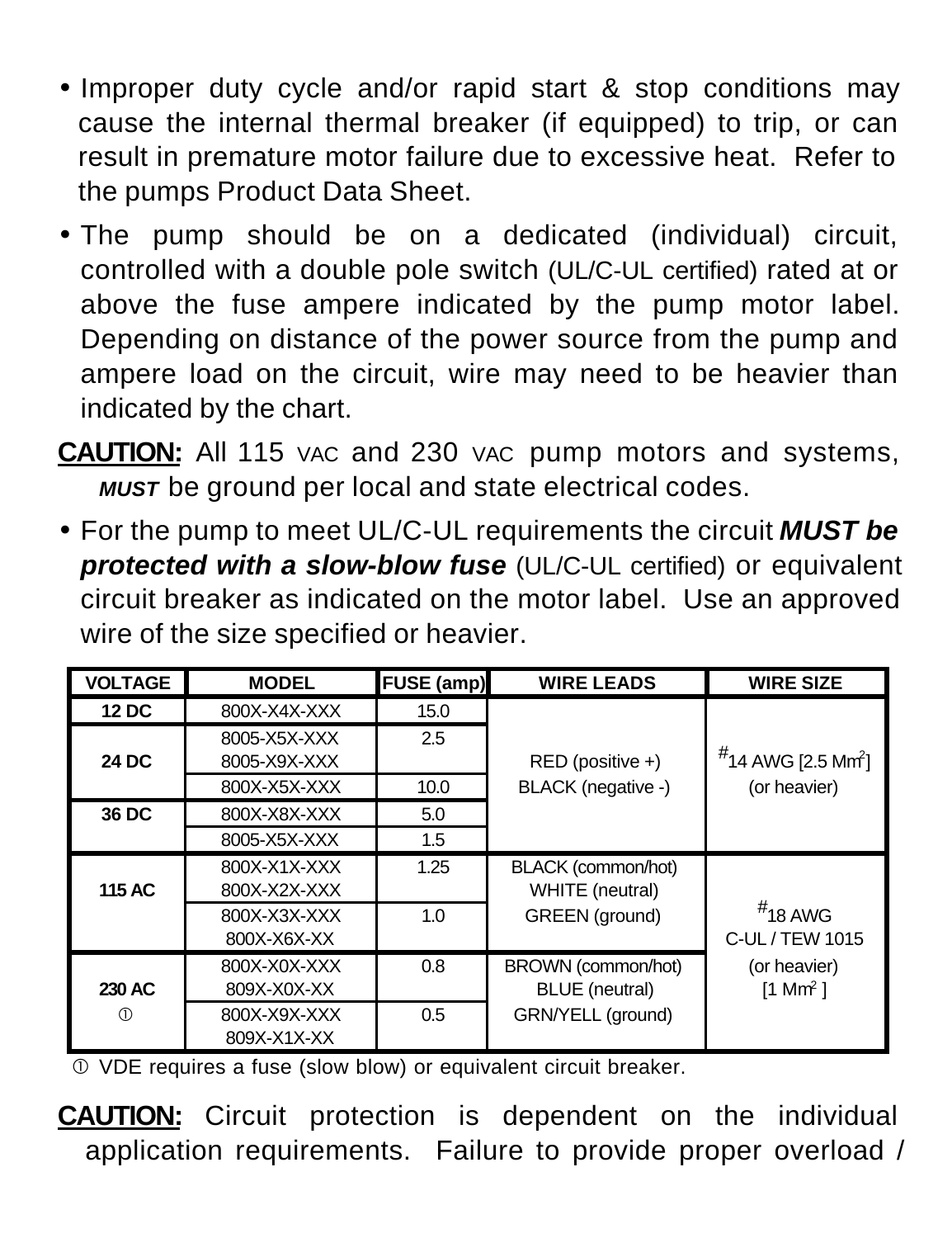thermal devices may result in a motor failure, which will not be covered under the limited warranty.

**\***The information outlined by this manual is general, and not specific to all 8000 series pumps. Contact the factory for a Product Data Sheet outlining technical information for a particular model.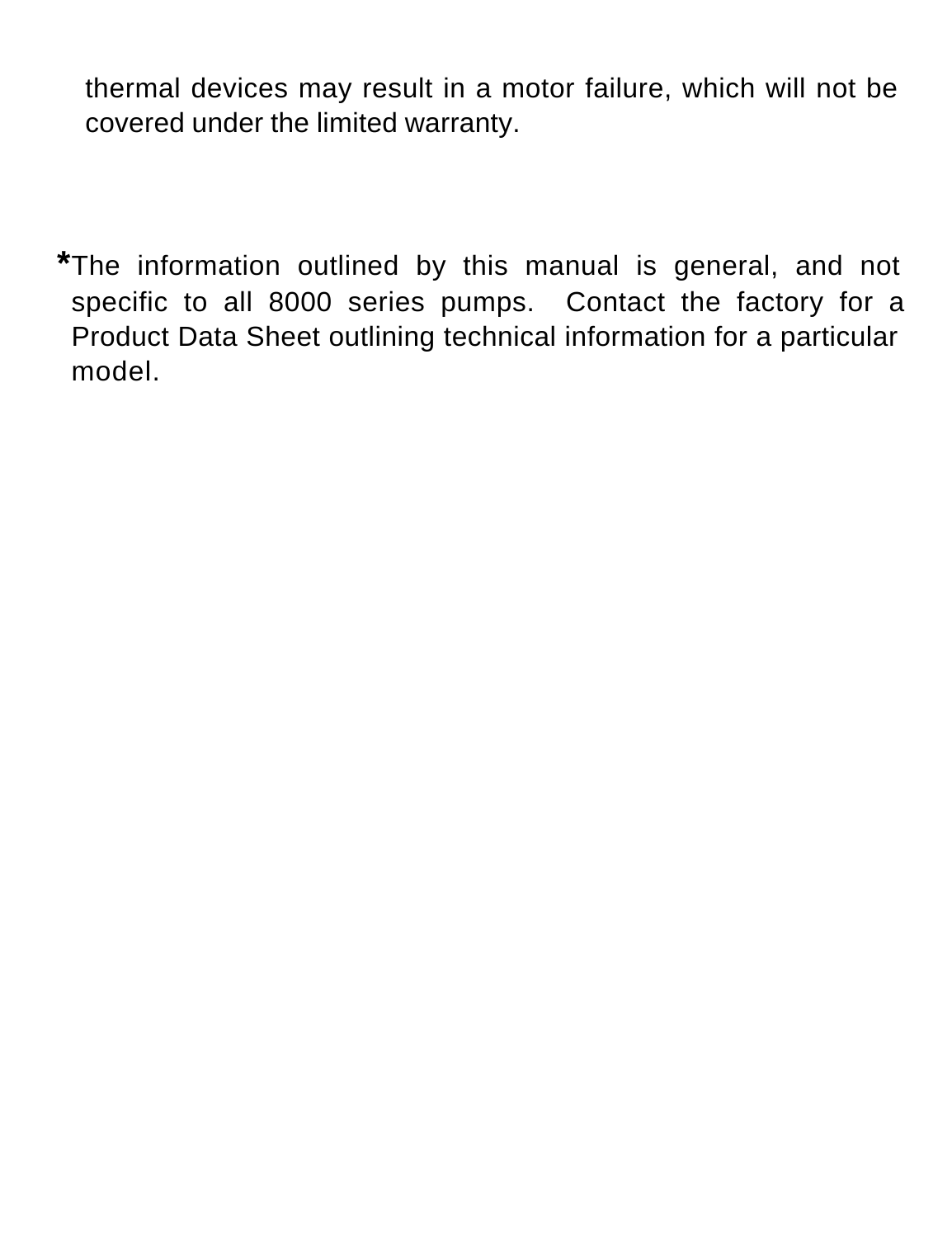# **TROUBLESHOOTING**

#### PUMP WILL NOT START:

- ¸ Fuse or breaker
- $\checkmark$  For correct voltage ( $\pm$ 10%) and electrical connections
- $\checkmark$  Pressure switch operation and correct voltage at switch or motor wires (as equipped).
- $\checkmark$  Rectifier or motor for open or grounded circuit
- $\checkmark$  For locked drive assembly
- WILL NOT PRIME: (No discharge/motor runs)
- $\checkmark$  Out of product
- $\checkmark$  Strainer for debris
- $\checkmark$  Inlet tubing/plumbing; severe vacuum leak
- $\checkmark$  Inlet/Outlet tube severely restricted (kinked)
- $\checkmark$  Debris in pump inlet/outlet valves
- $\checkmark$  Proper voltage with the pump operating  $(±10%)$
- $\checkmark$  Pump housing for cracks

#### LEAKS FROM PUMP HEAD OR SWITCH:

- $\checkmark$  For loose screws at switch or pump head.
- $\checkmark$  Switch diaphragm ruptured or pinched
- $\checkmark$  For punctured diaphragm if fluid is present at bottom drain holes.

### PUMP WILL NOT SHUT-OFF:

(Pressure switch equip.)

- $\checkmark$  Output line closed and no leaks
- $\checkmark$  For air trapped in outlet line or pump head
- $\checkmark$  For correct voltage to pump ( $\pm$ 10%)
- $\checkmark$  Inlet/Outlet valves for debris or swelling
- $\checkmark$  For loose drive assembly or pump head screws
- $\checkmark$  Pressure switch operation/adjustment incorrect refer to S/B # 1031 for differential and pressure adjustment procedure

#### NOISY / ROUGH OPERATION:

- $\checkmark$  Mounting feet that are compressed to tight
- $\checkmark$  For loose pump head or drive screws
- $\checkmark$  Does the mounting surface multiply noise (flexible)
- $\checkmark$  Is the pump plumbed with rigid pipe causing noise to transmit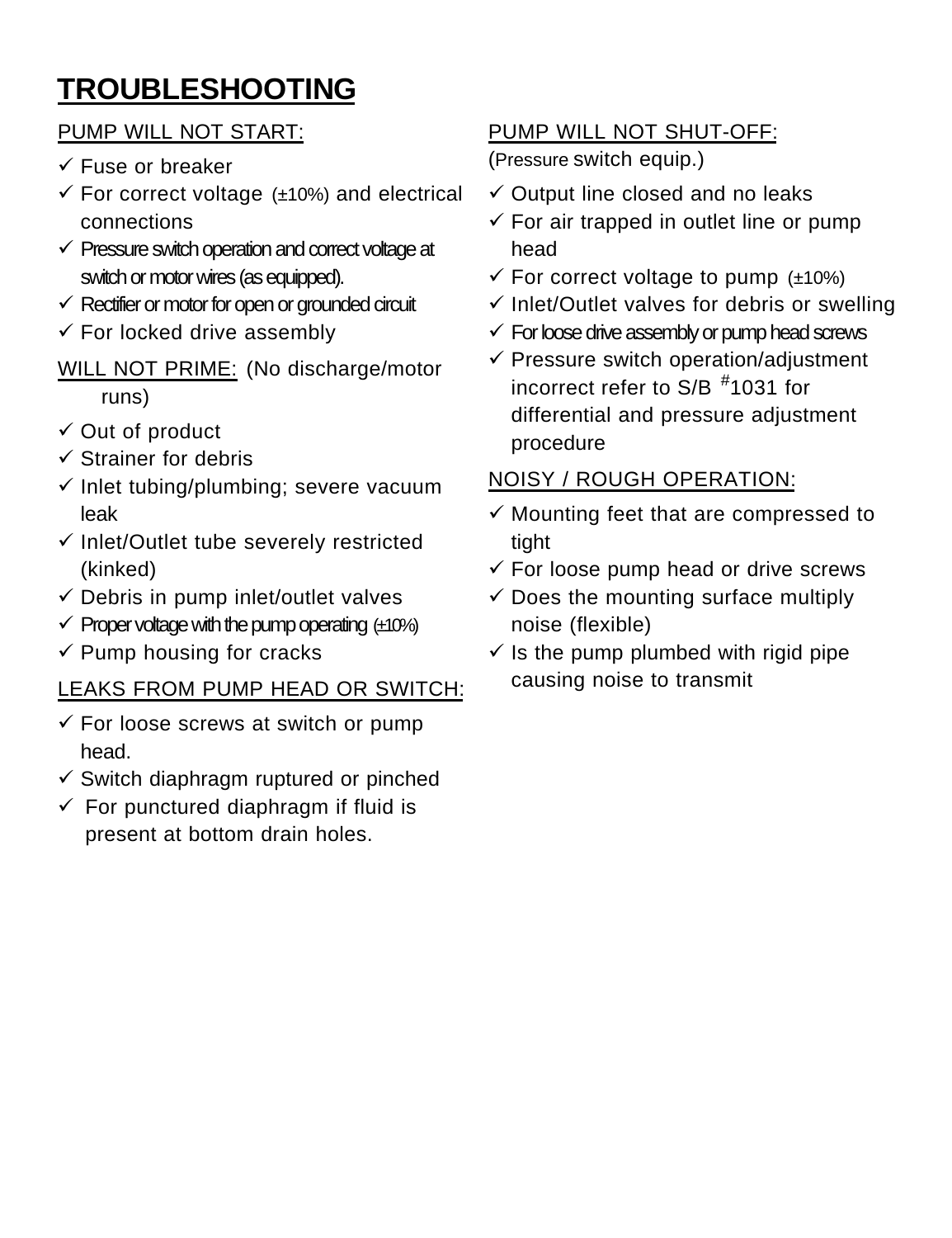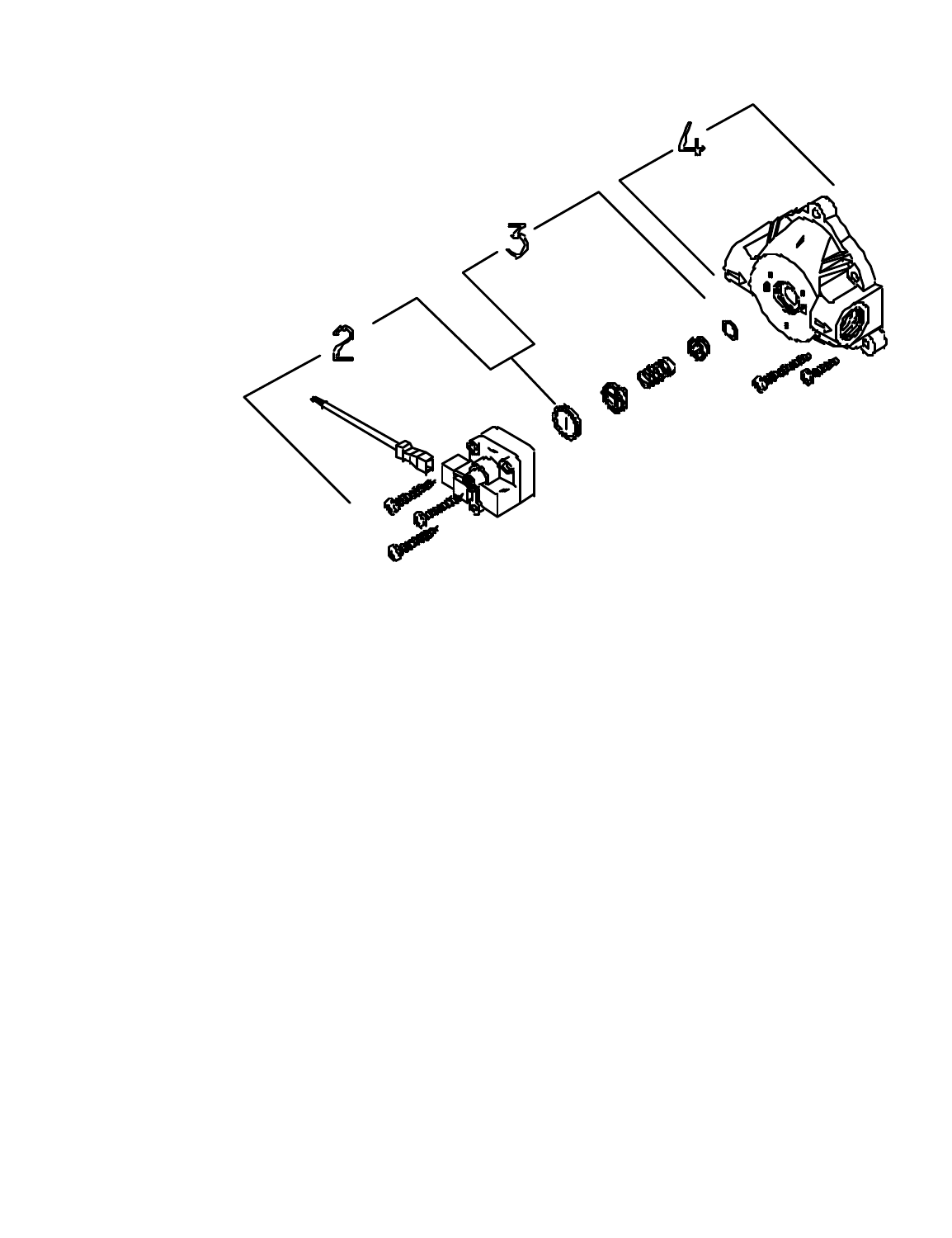# **SERVICE KITS**

Kits are readily available to repair standard 8000 series pumps. Repair kits include simple illustrated instructions allowing easy installation. To insure that the correct kit is received the model numbered and all name plate data must be included with the order. Contact a SHURflo distributor or SHURflo directly to order the necessary repair kit.

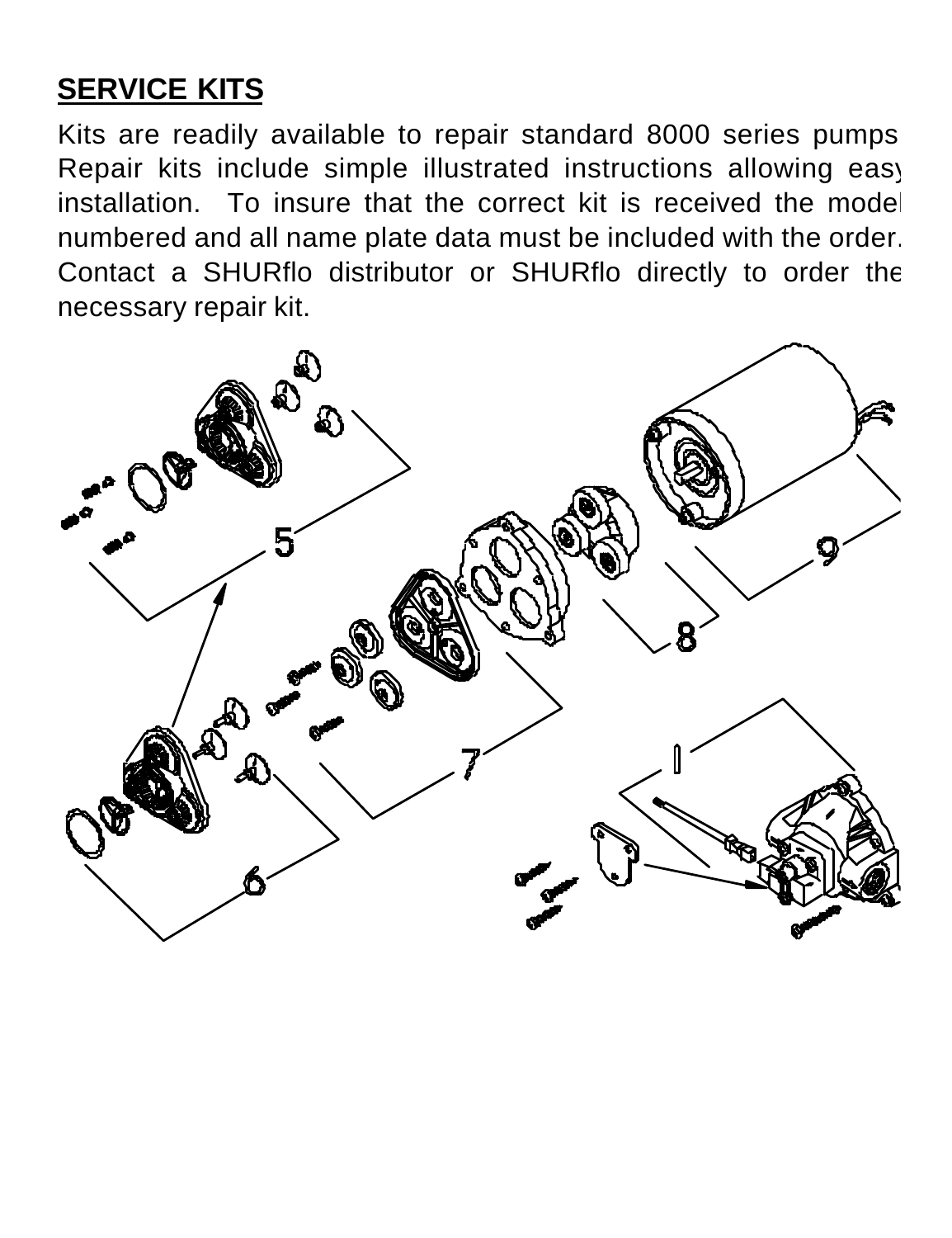| KEY# | <b>DESCRIPTION</b>                        |  |
|------|-------------------------------------------|--|
|      | Complete assembled pump head              |  |
| 2    | Pressure switch assembly                  |  |
| 3    | Check valve components                    |  |
| 4    | Upper housing                             |  |
| 5    | Bypass valve and discharge valve assembly |  |
| 6    | Valve plate assembly                      |  |
|      | Diaphragm and piston components           |  |
| ጸ    | Drive assembly                            |  |
| g    | Motor assembly (less base plate)          |  |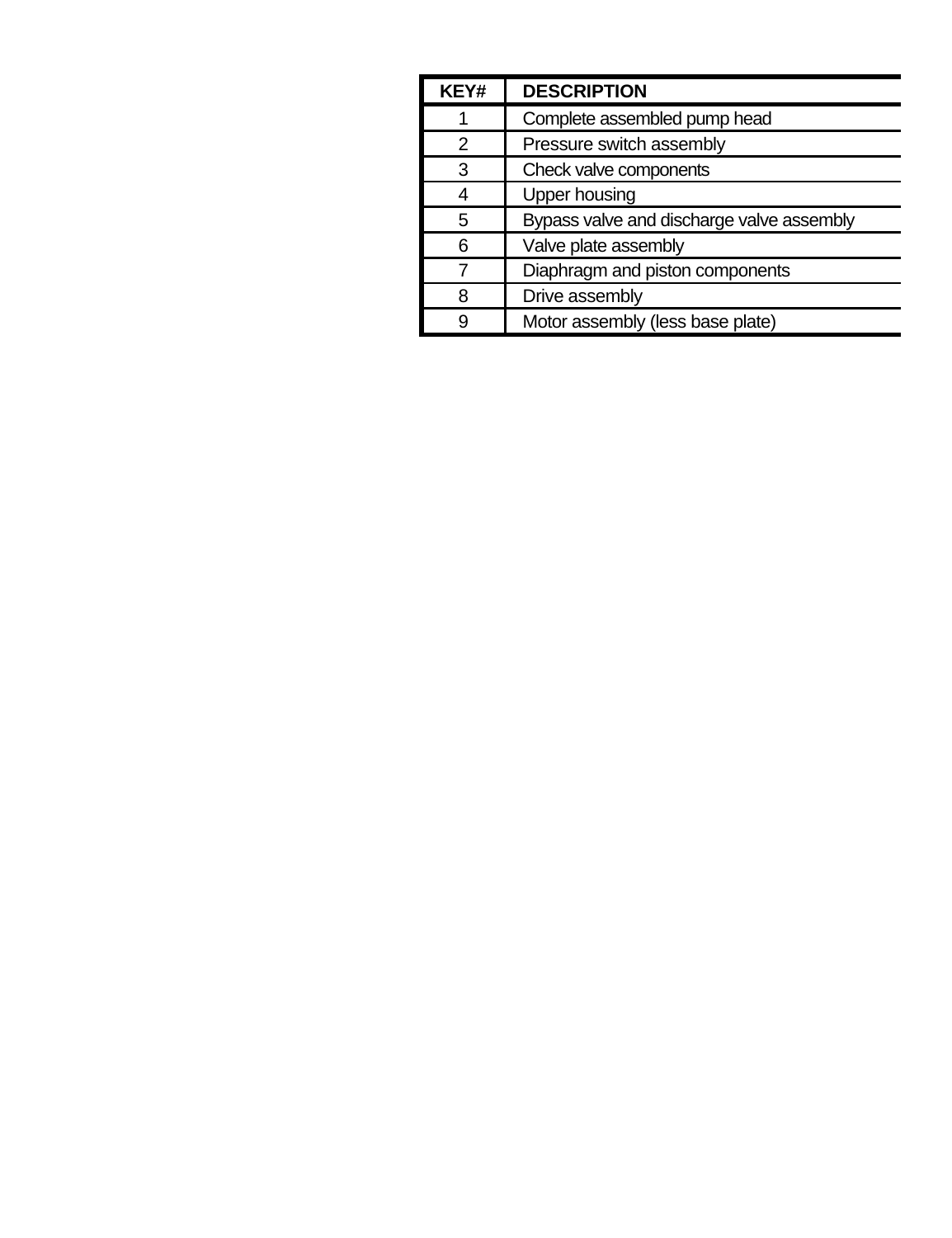## **INDUSTRIAL PRODUCT LIMITED WARRANTY**

SHURflo Industrial series pumps and products are warranted to be free of defects in material and workmanship under normal use, for a period of one (1) year from the date of manufacture, or one (1) year of use, with proof of purchase. This limited warranty will not exceed two (2) years, in any event.

The limited warranty will not apply to pumps/products that were improperly installed, misapplied, damaged, altered, incompatible with fluids or components not manufactured by SHURflo.

All Industrial pumps/products *must* be flush of *any* chemicals before shipping². All warranty considerations are governed by SHURflo's written Return Policy.

Returns are to be shipped postage prepaid to either service center; SHURflo Garden Grove, CA or Elkhart, IN. SHURflo shall not be liable for freight damage incurred during shipping. Package returns carefully.

SHURflo's obligation under this warranty policy is limited to the repair or replacement of the pump/ product. All returns will be tested per SHURflo factory criteria. Products found not defective (under the terms of this limited warranty) are subject to charges paid by the returnee for the testing and packaging of "tested good" non-warranty returns.

No credit or labor allowances will be given for pumps or products returned as defective. Warranty replacements will be shipped on a freight allowed basis. SHURflo reserves the right to choose the method of transportation.

This limited warranty is in lieu of all other warranties, expressed or implied, and no other person is authorized to give any other warranty or assume obligation or liability on SHURflo's behalf. SHURflo shall not be liable for any labor, damage or other expense, nor shall SHURflo be liable for any indirect, incidental or consequential damages of any kind incurred by the reason of the use or sale of any defective product or part. This limited warranty covers industrial products distributed within the United States of America. Other world market areas should consult with the actual distributor for any deviation from this document.

## **RETURN POLICY**

All Industrial pumps/products *must* be flushed of *any* chemical **(**ref. OSHA Section 1910.1200  $(d)(e)(f)(q)(h)$ **)** and hazardous chemicals **must** be labeled / tagged before being shipped $\diamond$  to SHURflo for service or warranty consideration. SHURflo reserves the right to request a Material Safety Data Sheet from the returnee for any pump/product it deems necessary. SHURflo reserves the right to "disposition as scrap" pumps/products returned which contain unknown fluids. SHURflo reserves the right to charge the returnee for any and all costs incurred for chemical testing, and proper disposal of components containing unknown fluids. SHURflo request this in order to protect the environment and personnel from the hazards of handling unknown fluids.

 $\diamond$  Carriers, including U.S.P.S., airlines, UPS, ground freight, etc., require specific identification of any hazardous materials to be shipped. Failure to do so may result in a substantial fine and/or prison term. Check with your shipping company for specific instructions.







*SHURflo reserves the right to update specifications, prices, or make substitutions.*